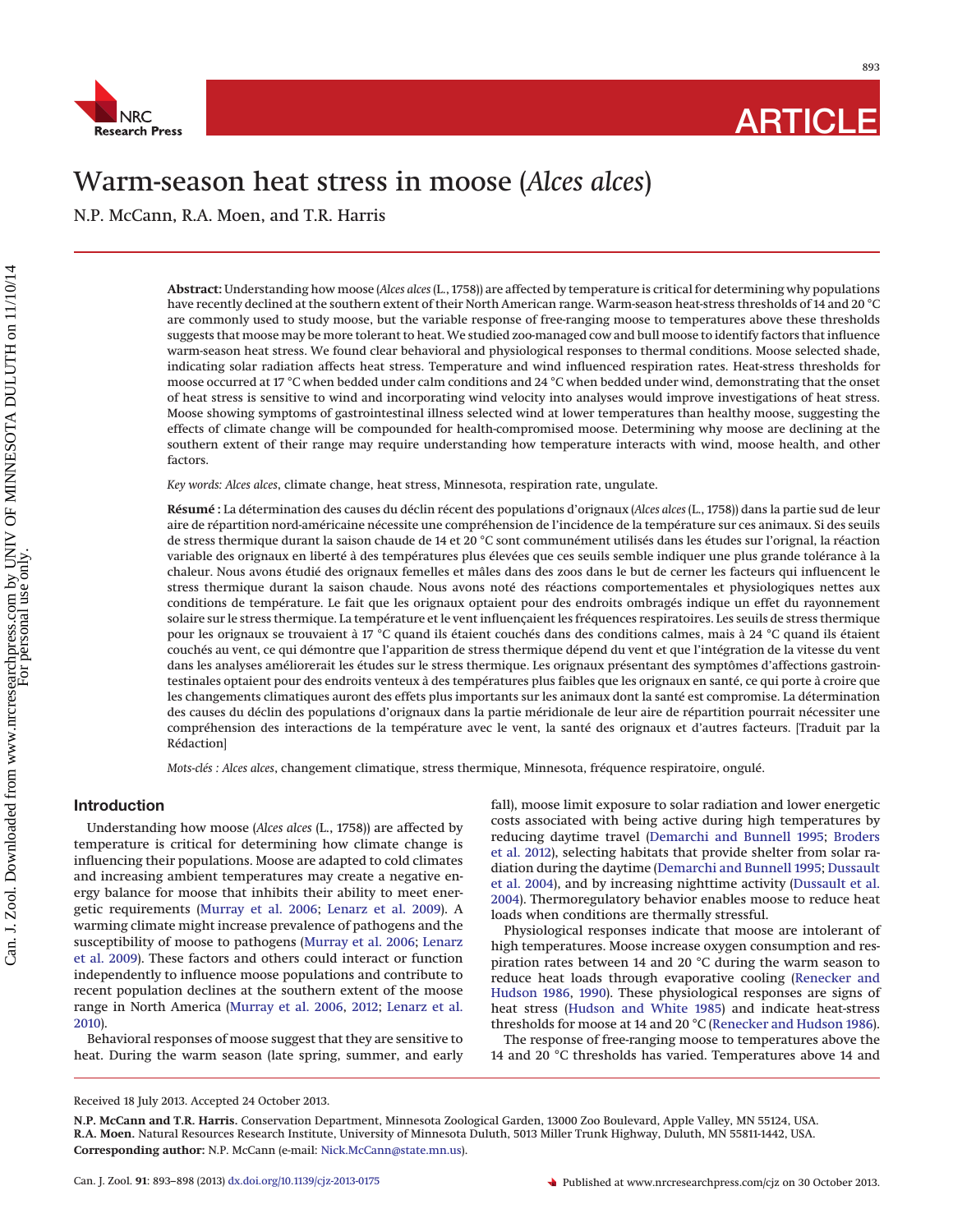20 °C influenced cover-type selection [\(Schwab and Pitt 1991;](#page-5-10) [van](#page-5-11) [Beest et al. 2012\)](#page-5-11) and survival [\(Lenarz et al. 2009\)](#page-5-1) for some moose populations. For other populations, cover-type selection was not influenced by temperatures above 14 and 20 °C [\(Lowe et al. 2010\)](#page-5-12), moose did not select thermal cover until temperatures reached 24 °C [\(Broders et al. 2012\)](#page-5-5), and higher calf recruitment occurred when temperatures exceeded 14 and 20 °C during summer [\(Brown](#page-5-13) [2011\)](#page-5-13). The variable response of moose to temperatures above 14 and 20 °C suggests that the onset of heat stress for moose occurs at a higher temperature [\(Lowe et al. 2010;](#page-5-12) [Brown 2011\)](#page-5-13). The 14 and 20 °C heat-stress thresholds were developed from two cow moose [\(Renecker and Hudson 1986,](#page-5-7) [1990\)](#page-5-8) and may not be representative of how moose typically respond to temperature [\(Lowe et al. 2010\)](#page-5-12). Studies of additional moose, including bulls, which incorporate both physiological and behavioral responses to temperature, would improve our understanding of how moose respond to high temperatures.

Factors other than temperature can also influence heat stress. Solar radiation [\(Bourke 2003;](#page-5-14) [Eigenberg et al. 2005\)](#page-5-15) and wind [\(Berman et al. 1985;](#page-5-16) [Mader et al. 2010\)](#page-5-17) influence heat stress in ungulates, including moose [\(Renecker and Hudson 1990\)](#page-5-8). Animals infected with pathogens can have elevated body temperatures [\(Durando et al. 1994\)](#page-5-18), which may make them more susceptible to heat stress. Larger bodied animals exchange heat at a slower rate than smaller bodied animals due to a lower surface area to volume ratio, causing a lagged response to thermal conditions or thermal inertia [\(Cain et al. 2006\)](#page-5-19). It is important to consider these and other factors that can influence the relationship between temperature and heat stress.

We monitored zoo-managed cow and bull moose to determine the influence of environmental conditions on warm-season heat stress. Using zoo-managed moose allowed us to monitor respiration rates, bed-site selection, and food consumption in a standardized environment while simultaneously monitoring ambient temperature and other factors that we hypothesized would influence heat stress. We hypothesized that solar radiation and temperature would be the primary drivers of warm-season heat stress, but that other factors including animal health and thermal inertia would be influential. We predicted that food consumption would be reduced during high temperatures. Because of the variable responses of free-ranging moose to temperature, we predicted that the onset of warm-season heat stress would occur at an ambient temperature greater than 20 °C.

# **Materials and methods**

#### **Study area**

We studied respiration rates and bedding behavior of two adult bull and two nonlactating adult cow moose at the Minnesota Zoological Garden (MZG) in Apple Valley, Minnesota, between 15 May and 15 October 2012. The MZG is located in east-central Minnesota  $(46°46'N, 93°11'W)$  where the climate is continental with cold winters and hot summers. During our study, temperatures averaged 21 °C, wind speed averaged 11 km/h, and 39 cm of rain fell during 44 d [\(National Oceanic and Atmospheric Administration](#page-5-20) [2013\)](#page-5-20).

We observed moose bedded within one of five 18.4  $\text{m} \times 5.5 \text{ m} \times$ 2.4 m (length  $\times$  width  $\times$  height) stalls with a northwest-southeast orientation. The northwest end of each stall had a 3.8 m × 5.5 m roof and the remainder of each stall was uncovered. Flooring under each roof was a cement slab. A rubber mat or two adjoining dual-chambered livestock waterbeds (Advanced Comfort Technology, Inc., Reedsburg, Wisconsin, USA) were placed on the cement slab under the roof in one corner of each stall. Flooring for the uncovered end of the stall was crushed limestone covered with 6 cm of woodchips. Moose regularly used rubber mats, livestock waterbeds, and woodchip areas for bedding.

Each stall contained an overhead industrial fan (Model 2MA10A; Dayton Electric Manufacturing Company, Niles, Illinois, USA) located under the roof. Fans were turned on by zookeepers each morning when local forecasts predicted daily high temperatures above 18 °C. Fans were angled toward the corner of each stall where the rubber mat or waterbed was located. Bed sites located under running fans received a constant wind of 18.3 km/h (8183 m<sup>3</sup>/h; hereafter wind) according to manufacturer specifications. Wind speeds at bed sites that were not located under running fans were calm or nearly calm (hereafter calm) because the stall walls blocked natural wind (N.P. McCann, personal observation).

Each stall contained a livestock mister that was turned on each morning when local forecasts predicted daily high temperatures above 21 °C. Misters were located in open areas of each stall. Moose were exposed to solar radiation when under misters and moose were rarely observed using them (N.P. McCann, personal observation).

One moose occupied each stall and moose were rotated between stalls daily. When moose were absent, zookeepers cleaned stalls, haphazardly covered rubber mats and waterbeds with 0–6 cm of dry straw, provided food of a known mass, and recorded the mass of food not consumed during the previous 24 h after replacing food that was displaced from the feed bowl. Moose were fed a mean of 7.4 kg of commercial pellets daily  $(SD = 2.2 \text{ kg},$ *<sup>N</sup>* = 480; Mazuri® moose maintenance, moose breeder, or herbivore boost; PMI Nutrition International LLC, Brentwood, Missouri, USA). Pellets were supplemented with 0.6 kg (SD = 0.3 kg, *N* = 480) of willow (genus *Salix* L.), quaking aspen (*Populus tremuloides* Michx.), or cottonwood (*Populus deltoides* W. Bartram ex Marshall) woodchips and leaves on four or five branches collected from MZG grounds that were not weighed.

Zookeepers rated moose fecal pellets when cleaning stalls. Clumped pellets and diarrhea were rated 1 and were considered indications of gastrointestinal illness. Pellets that were not clumped were rated 0 and indicated normal gastrointestinal function and health. Pellets from each moose were screened by MZG veterinary staff multiple times between May and July 2012. Species of the genus *Salmonella* Lignieres, 1900 were detected from pellets of three moose during May and June 2012 and species of the genus *Campylobacter* Sebald and Véron, 1963 were detected from pellets of one moose during June 2012 (T. Wolf, MZG Associate Veterinarian, unpublished data). Clinical signs of infection such as lethargy and anorexia were not observed even though clumped pellets and diarrhea were observed (T.M. Wolf, MZG Associate Veterinarian, personal communication, 2013). Moose with symptoms of gastrointestinal illness were treated with Probios® Dispersible Powder and Bovine One Oral Gel for Ruminants (Vets Plus, Inc., Menomonie, Wisconsin, USA). Management of moose followed guidelines from the United States Animal Welfare Act [\(United States](#page-5-21) [Department of Agriculture 2009\)](#page-5-21) and the Association of Zoos and Aquariums [\(Association of Zoos and Aquariums 2013\)](#page-5-22). Research was approved by the MZG's Animal Management Committee.

# **Monitoring periods**

To acquire data over a range of temperatures, we divided the 0730 to 1630 CST period into three 3 h monitoring periods. Each day we randomly selected one monitoring period and recorded the number of times a bedded moose expanded and contracted its thoracic cavity during two to six 1-min-intervals after a 15 min period without a change in bedded posture elapsed. In addition to respiration rates, we recorded the location of each moose within its stall, bedding materials at the bed site under the roof, and the percentage of each moose that was shaded (in 5% increments). The location of shaded areas within each stall was also recorded. Each stall was considered 100% shaded when conditions were overcast. Ambient temperature and relative humidity were recorded by data loggers (HOBO Model U23-001; Onset® Computer Corporation, Bourne, Massachusetts, USA) every 15 min in two randomly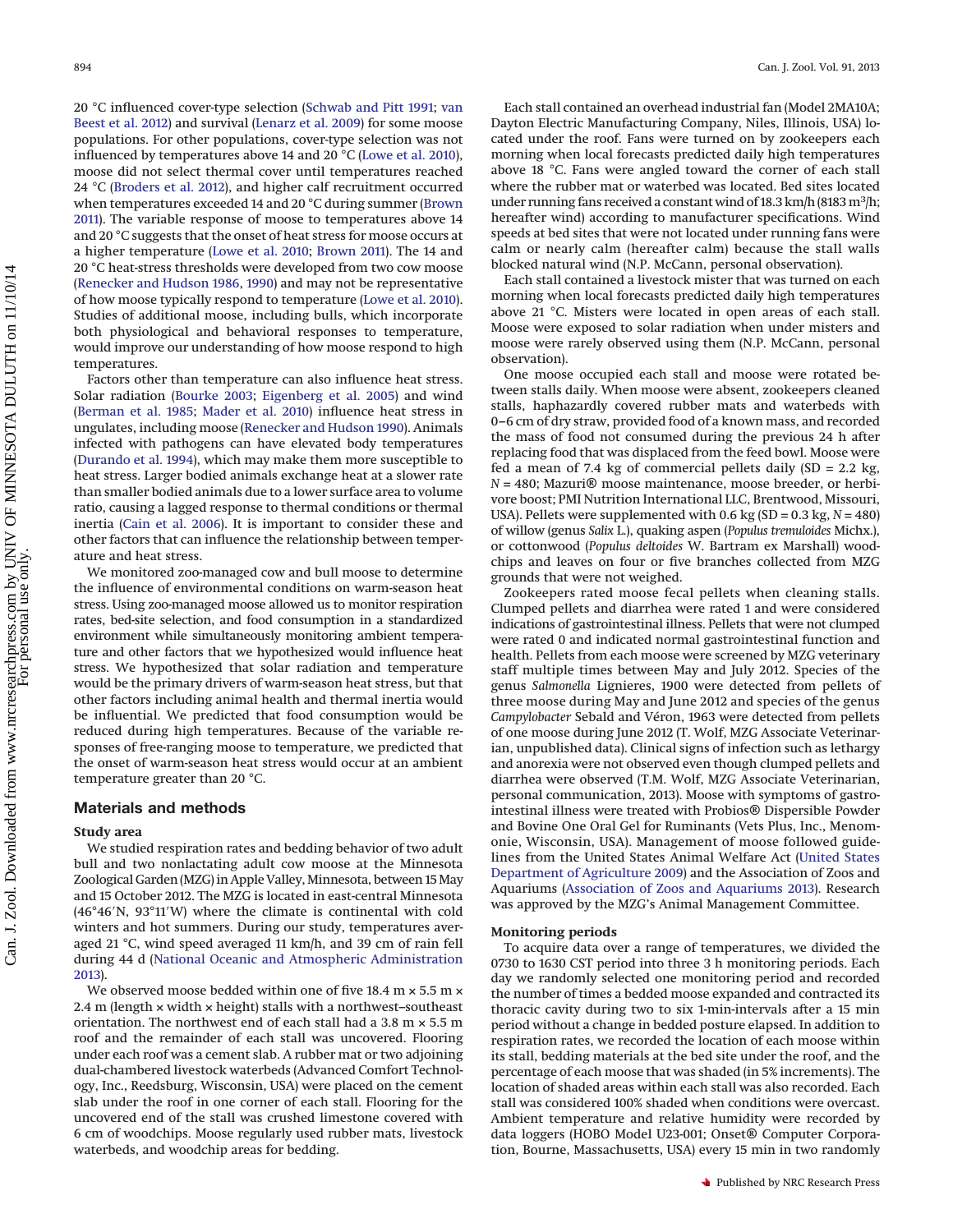selected stalls. Observations were not made at night due to access restrictions.

# **Statistical analysis**

# *Selection of shade*

We determined if moose bedded in full shade more than 50% of the time when both fully shaded and incompletely shaded bed sites were available to them in their stall by using an exact binomial test (FREQ procedure in SAS® version 9.3; SAS Institute Inc., Cary, North Carolina, USA). Using visual estimates of the percentage of each moose that was shaded, we conservatively categorized moose that were 100% shaded as fully shaded and moose that were less than 100% shaded as incompletely shaded. We used  $\alpha$  = 0.05 for all significance tests.

#### **Respiration rates**

We us[ed](#page-5-23) [linear](#page-5-23) [mixed](#page-5-23) [m](#page-5-23)odels (MIXED Procedure in SAS® ver-sion 9.3; West et al. 2007) to identify factors that influenced respiration rates for bedded moose. We treated individual moose as random effects and monitoring periods as repeated measures from which we collected multiple observations. We examined variation in respiration rates in response to ambient temperature and dew-point temperature. Dew-point temperature was calculated using ambient temperature and relative humidity data collected in moose stalls (August–Roche–Magnus approximation; [Lawrence](#page-5-24) [2005\)](#page-5-24).

Two-factor models combined ambient temperature and dewpoint temperature with each other and with fecal pellet rating, sex, relative humidity, bedding substrate, a binary factor indicating if the stall's mister was running during the observation, and a binary factor indicating if the moose was bedded under wind during the observation. Thermal inertia was investigated by creating two-factor models that included the factors listed above with a factor describing the number of hours between dawn and the observation and by replacing ambient temperature with the mean ambient temperature during the previous 6, 12, and 24 h. For all analyses, we only included factors within a single model that were not collinear (factors with tolerance >0.40, REG Procedure in SAS® version 9.3).

Akaike's information criterion values adjusted for small sample sizes ( $AIC<sub>c</sub>$ ) were used to rank candidate models. Models with  $\Delta AIC_c < 2$  had the best relative fit [\(Burnham and Anderson 2002\)](#page-5-25) and were evaluated using type 3 *F* statistics. All two-factor models were assessed by including and omitting two-way interaction terms. Respiration rates were log-transformed to improve normality.

Simple linear regressions (REG Procedure in SAS® version 9.3) were used to determine the correlation between respiration rates and factors that were determined to influence respiration rates using linear mixed models and AIC<sub>c</sub>. A coefficient of determination (*R*2) was calculated by regressing the mean respiration rate and the mean measurement of a selected factor for each monitoring period after log-transforming respiration rates. We used simple linear regression to calculate a *R*<sup>2</sup> because a single accepted method for calculating *R*<sup>2</sup> for mixed models has not been identified [\(Magee 1990;](#page-5-26) [Kramer 2005;](#page-5-27) [Edwards et al. 2008;](#page-5-28) [Liu et al. 2008;](#page-5-29) [Sun et al. 2010\)](#page-5-30).

Piecewise regressions [\(Ryan and Porth 2007;](#page-5-31) NLIN Procedure in SAS® version 9.3) were used to determine the onset of heat stress. Piecewise regression fits multiple linear models to a data set after partitioning the data set into groups. Inflection points occur where the models intersect and identify the point at which respiration rates began increasing.

#### **Selection of wind**

Logistic regressions (LOGISTIC Procedure in SAS® version 9.3) were used to determine if factors we measured influenced the likelihood that moose bedded under wind. We examined temperature and thermal inertia (the number of hours between dawn

and the observation and the mean ambient temperature during the previous 6, 12, and 24 h) using single-factor models and twofactor models that included relative humidity, dew-point temperature, bedding substrate, fecal pellet rating, and sex. Moose that bedded under wind were scored as a success and moose that bedded under calm conditions were scored as a failure.

We included observations that occurred when fans were running in the stall and shade large enough to shield a moose from direct sunlight was available under wind and under calm conditions. Moose selected between multiple shaded bed sites that differed due to presence or absence of wind under these conditions. We used  $AIC_c$  for model selection and evaluated any selected model using a Wald  $\chi^2$  test and the area under receiver operating characteristics curves (AUC).

# **Consumption rates**

We used linear regressions (REG Procedure in SAS® version 9.3) to determine if the fraction of commercial pellet mass consumed (arcsine square root transformed to improve normality) was correlated with the mean ambient temperature during the previous 24 h. We conducted analyses for all moose. We then partitioned the data set based on apparent gastrointestinal health. Temperature was scaled to 24 h to match the period during which consumption occurred because moose were fed daily. The consumption data set ended on 31 August 2013 after which bulls greatly reduced food intake due to onset of the rut.

# **Results**

## **Selection of shade**

When given a choice, moose selected fully shaded bed sites over incompletely shaded bed sites (binomial exact test, *P* < 0.001). Visual estimates of the percentage of each moose that was shaded during monitoring periods indicated that moose bedded in 100% shade during 80 of 89 monitoring periods and at least 65% shade during 88 of 89 monitoring periods. Only once did a moose bed in 100% sunlight. On average, moose bedded in 100% shade during 90% (SD =  $4.6\%$ ,  $N = 4$  moose) of monitoring periods.

#### **Respiration rates**

We collected 421 respiration-rate observations from four bedded moose (mean = 87 observations/moose, SD = 15 observations/moose) during 125 monitoring periods (mean = 31 periods/moose, SD = 4 periods/moose). Respiration rates ranged from 7 to 126 breaths/min and averaged 36 breaths/min (SD = 23 breaths/min). Variation in respiration rates was best explained by the linear mixed model that included ambient temperature and whether moose were bedded under wind or were not. All other models, including those containing factors representing thermal inertia, yielded  $\Delta AIC_c > 2$ and were not evaluated further. The two-factor model containing temperature and wind best explained changes in respiration rates (temperature: *F*[1,290] = 79.01, *P* < 0.0001; wind: *F*[1,290] = 28.68, *P* < 0.0001; *N* = 421). Temperature positively influenced respiration rates and wind negatively influenced respiration rates (*y* =  $e^{1.15 + 0.09 \times \text{temperature} - 0.41 \times \text{wind}}$ . The model containing the interaction term for temperature and wind was not evaluated because its  $\Delta AIC_c = 5$  and its interaction term was not significant ( $F_{[1,289]}$  = 0.76, *P* = 0.38, *N* = 421).

We used simple linear regressions to examine the correlation between respiration rates and temperature while controlling for wind. Respiration rates were positively correlated with ambient temperature for moose bedded under calm conditions (*y* =  $e^{1.85 + 0.08 \times \text{temperature}}$ ;  $F_{[1,48]} = 84.18$ ,  $P < 0.0001$ ;  $N = 50$ ;  $R^2 = 0.64$ ; [Fig. 1\)](#page-3-0) and under wind  $(y = e^{0.82 + 0.10 \times \text{temperature}}; F_{[1,73]} = 50.81,$ *P* < 0.0001; *N* = 75; *R*<sup>2</sup> = 0.41; [Fig. 2\)](#page-3-1). Regression slopes were similar for the two models (differed by 0.02), whereas the *y* intercept was more than two times greater for moose bedded under calm conditions (1.85) than for moose bedded under wind (0.82) indicating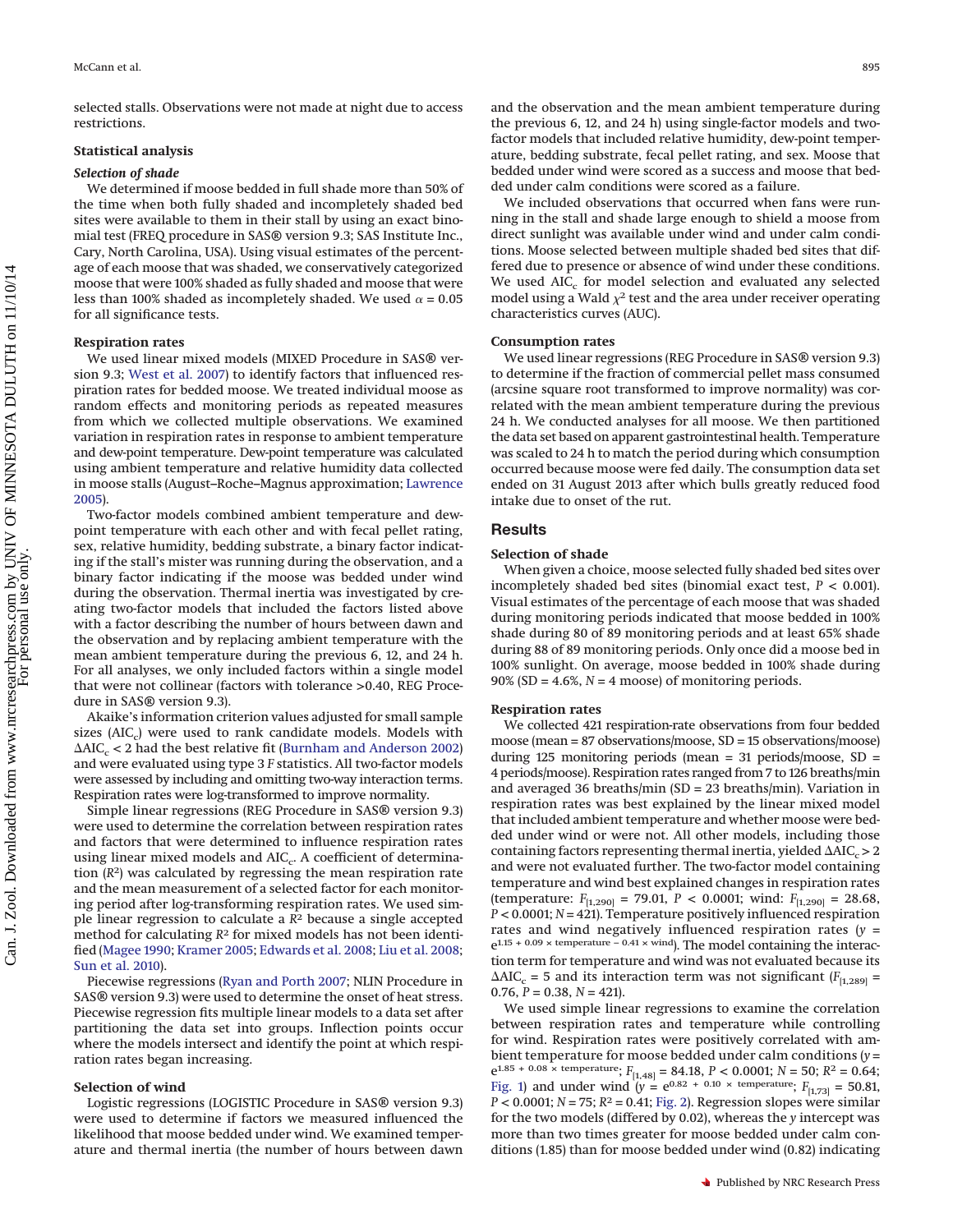<span id="page-3-0"></span>**Fig. 1.** Respiration rates in relation to temperature for moose (*Alces alces*) bedded under calm wind conditions at the Minnesota Zoological Garden in east-central Minnesota during late spring, summer, and early fall 2012. The inflection point for the piecewise regression indicates the onset of heat stress at 17 °C.



<span id="page-3-1"></span>**Fig. 2.** Respiration rates in relation to temperature for moose (*Alces alces*) bedded under wind at the Minnesota Zoological Garden in east-central Minnesota during late spring, summer, and early fall 2012. The inflection point for the piecewise regression indicates the onset of heat stress at 24 °C.



that higher respiration rates occurred under calm conditions for the range of temperatures that we observed.

Piecewise regression demonstrated the onset of heat stress (increasing respiration rates) at 17 °C (95% CL from 14 to 20 °C) under calm conditions, corresponding to a respiration rate of 19 breaths/ min [\(Fig. 1\)](#page-3-0). Moose increased respiration rates at 24 °C (95% CL from 22 to 27 °C) under wind, corresponding to a respiration rate of 25 breaths/min [\(Fig. 2\)](#page-3-1). For the range of data that overlapped, respiration rates from least-squares-estimated trend lines were 12–16 breaths/min lower when moose were bedded under wind than when bedded under calm conditions [\(Figs. 1,](#page-3-0) [2\)](#page-3-1).

#### **Selection of wind**

The likelihood that moose bedded under wind was influenced by the mean temperature over the previous 12 h (hereafter 12 h temperature) and symptoms of gastrointestinal illness [\(Fig. 3\)](#page-4-0). All other models yielded  $\Delta AIC_c > 2$ . Of 75 monitoring periods for which shaded bed sites were available in the presence and absence of wind, moose bedded under wind 57 times. The probability of bedding under wind increased with mean 12 h temperature and moose were more likely to bed under wind at lower 12 h temperatures when they had symptoms of gastrointestinal illness [\(Table 1\)](#page-4-1). AUC for this model indicated good predictive accuracy [\(Table 1\)](#page-4-1). Models developed from health with temperature measured at the time of the observation and mean temperature from the previous 6 and 24 h were not selected using AIC<sub>c</sub>. These models yielded lower AUC scores than the model that included 12 h temperature, but predicted selection of wind well [\(Table 1\)](#page-4-1).

Moose showing symptoms of gastrointestinal illness were more likely to bed under wind at lower temperatures than moose that appeared healthy [\(Fig. 3\)](#page-4-0). The probability of moose bedding under wind was 31% higher for moose showing symptoms of gastrointestinal illness when 12 h temperature was 14 °C. When 12 h temperature was 20 °C the probability of bedding under wind was 35% higher for moose showing symptoms of gastrointestinal illness.

### **Consumption rates**

Food consumption was not correlated with temperature for all moose combined ( $R^2$  = 0.03;  $F_{[1,91]}$  = 2.36,  $P$  = 0.13;  $N$  = 92) and when data from moose that had symptoms of gastrointestinal illness  $(R^2 = 0.08; F_{[1,50]} = 3.98, P = 0.05; N = 51)$  or health  $(R^2 = 0.00; F_{[1,40]} =$ 0.04,  $P = 0.84$ ;  $N = 41$ ) were analyzed separately. Moose consumed a mean of  $81\%$  (SD =  $14\%$ ,  $N = 92$ ) of food that they were offered. When calculated separately, moose that had symptoms of gastrointestinal illness consumed 84% (SD = 12%, *N* = 51) of food offered and moose that did not have symptoms consumed 78% (SD = 16%,  $N = 41$ ).

# **Discussion**

We detected clear behavioral and physiological responses by moose to thermal conditions. Moose reduced heat loads by selecting bed sites that were shaded. Solar radiation can cause hyperthermia [\(Bourke 2003\)](#page-5-14) and is the primary factor causing heat stress in moose [\(Renecker and Hudson 1990\)](#page-5-8) and other ungulates [\(Eigenberg et al. 2005\)](#page-5-15). To avoid heat stress during the warm season, moose likely require shelter from solar radiation [\(Demarchi](#page-5-4) [and Bunnell 1995\)](#page-5-4).

Temperature and wind influenced the onset of physiological heat stress. When bedded under calm conditions, the onset of heat stress for moose occurred at an ambient temperature within the range previously reported [\(Renecker and Hudson 1986,](#page-5-7) [1990\)](#page-5-8), which supports a warm-season heat-stress threshold between 14 and 20 °C. The onset of heat stress under wind occurred at a temperature 4–10 °C higher than previously reported, indicating that heat-stress thresholds are sensitive to wind velocity. Wind reduces heat stress through convective and evaporative cooling [\(Renecker and Hudson 1990;](#page-5-8) [Mader et al. 2006\)](#page-5-32) and may help moose to sustain thermal balance in open environments where temperatures often exceed 20 °C such as in North Dakota's grasslands [\(Maskey 2008\)](#page-5-33). Incorporating wind velocity into analyses would improve investigations of heat stress in free-ranging moose.

Moose initiated thermoregulatory behavior in response to mean 12 h temperatures by selecting bed sites under wind. Thermal inertia may explain why 12 h temperature was a more accurate predictor of bed-site selection than temperature measured at the time of observations. Moose have low surface area to volume ratios which slows heat transfer and creates a lagged response to thermal conditions. Models developed at other temporal scales were accurate predictors of thermoregulatory behavior but were less accurate than mean 12 h temperature.

Selection of bed sites under wind at lower temperatures indicates that moose with symptoms of compromised health were more susceptible to heat stress than were moose that appeared to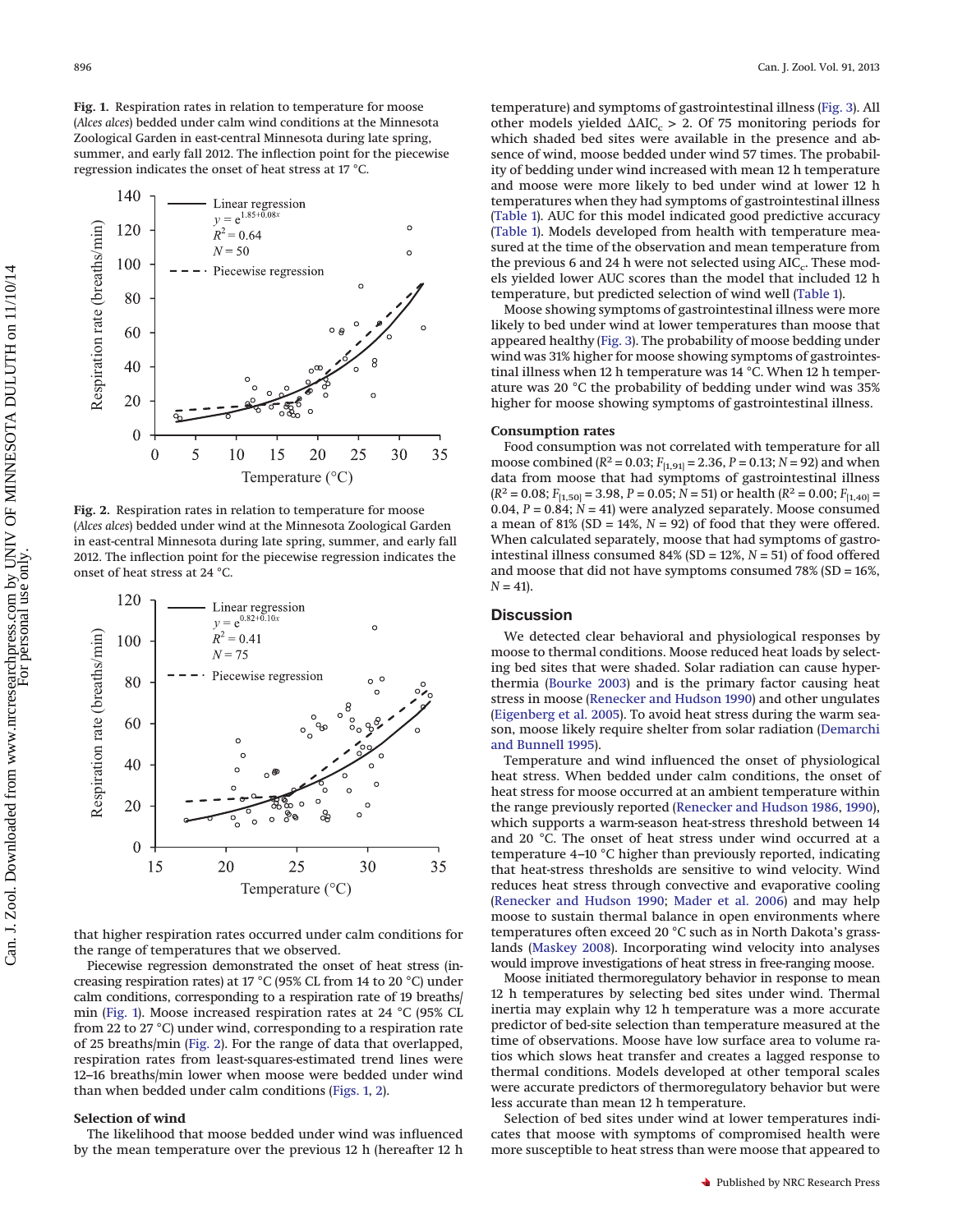<span id="page-4-0"></span>



<span id="page-4-1"></span>**Table 1.** Fit statistics and parameter estimates for models predicting the probability that moose (*Alces alces*) bedded under wind at the Minnesota Zoological Garden in east-central Minnesota during late spring, summer, and early fall 2012.

| Model                               | $\triangle$ AIC. | AUC* | Temperature         |            |          | Health              |            |      |
|-------------------------------------|------------------|------|---------------------|------------|----------|---------------------|------------|------|
|                                     |                  |      | Odds ratio (95% CL) | Wald $x^2$ |          | Odds ratio (95% CL) | Wald $x^2$ |      |
| 12 h temperature + health $\dagger$ | 0.00             | 0.89 | 1.65(1.29, 2.11)    | 15.94      | < 0.0001 | 0.12(0.02, 0.61)    | 6.42       | 0.01 |
| 6 h temperature + health            | 2.01             | 0.88 | 1.49(1.23, 1.82)    | 15.74      | < 0.0001 | 0.16(0.03, 0.73)    | 5.61       | 0.02 |
| 24 h temperature + health           | 5.39             | 0.88 | 1.63(1.28, 2.08)    | 15.83      | < 0.0001 | 0.13(0.03, 0.63)    | 6.45       | 0.01 |
| Temperature $\ddagger$ + health     | 11.11            | 0.83 | 1.38(1.16, 1.63)    | 13.28      | 0.0003   | 0.24(0.06, 0.91)    | 4.39       | 0.04 |

**Note:** The selected model included mean temperature during the previous 12 h (12 h temperature) and moose health. Other models that include temperature measured at the time of the observation and mean temperature during the previous 6 and 24 h are shown in descending order based on model fit. \*Area under the resulting receiver operation characteristics curve.

<sup>†</sup>Model selected using Akaike's information criterion for small sample sizes (AIC<sub>c</sub>).

‡Temperature measured at the time of the observation.

be healthy. This result has implications for free-ranging moose at the southern extent of their range in North America where a warming climate has been hypothesized to increase risk of infection from pathogens [\(Murray et al. 2006;](#page-5-0) [Lenarz et al. 2009\)](#page-5-1). Warm-season temperatures are projected to increase at the southern extent of the moose range in North America, including in areas where warm-season temperatures often exceed heat-stress thresholds for moose and have been found to correlate with population declines [\(Murray et al. 2006;](#page-5-0) [Christensen et al. 2007;](#page-5-34) [Galatowitsch et al. 2009\)](#page-5-35). A warmer climate that increases infection rates for free-ranging moose would compound the effect of higher temperatures because health-compromised moose are more susceptible to heat stress. Additional heat stress could result in diminished biological fitness by reducing the ability of moose to meet energetic demands.

Moose selected bed sites within their stall that allowed them to effectively reduce heat loads when warm-season temperatures were stressful, which has implications for free-ranging moose. Selection of shaded areas by zoo-managed moose is similar to selection of mature forests with high amounts of canopy closure by free-ranging moose during the warm season [\(Dussault et al.](#page-5-6) [2004;](#page-5-6) [van Beest et al. 2012\)](#page-5-11). Areas without canopy closure are not selected for daytime use because they lack shade, but could be suitable during the nighttime because solar radiation is absent

[\(Bjørneraas et al. 2011\)](#page-5-36) and radiative cooling is greater in open areas when skies lack cloud cover than within forests [\(Carlson](#page-5-37) [and Groot 1997\)](#page-5-37). When wind is present, moose would increase convective heat loss by bedding in areas where wind is not impeded by understory vegetation. Shaded areas that lack understory vegetation or which contain sparse understory vegetation should increase heat loss for free-ranging moose on windy days. Openings that contain sparse understory vegetation should increase heat loss on clear, windy nights. Canopy closure and understory vegetation likely combine with thermal conductivity of bedding substrates, browse availability, predation risk, and other factors to influence where free-ranging moose bed during the warm season.

Zoo-managed moose provided an opportunity to study heat stress in a standardized environment with consistent access, which led to more observations of respiration rates and bed site selection than would have been logistically practical to acquire from free-ranging moose. Results from this project are applicable to free-ranging moose, although conditions required for zoo management should be considered. The constant availability of wind at high temperatures may have dampened the response of moose to thermal conditions in our study. Moose could have reduced heat loads by using fan-generated wind, which might explain why food consumption was not reduced at high temperatures in our